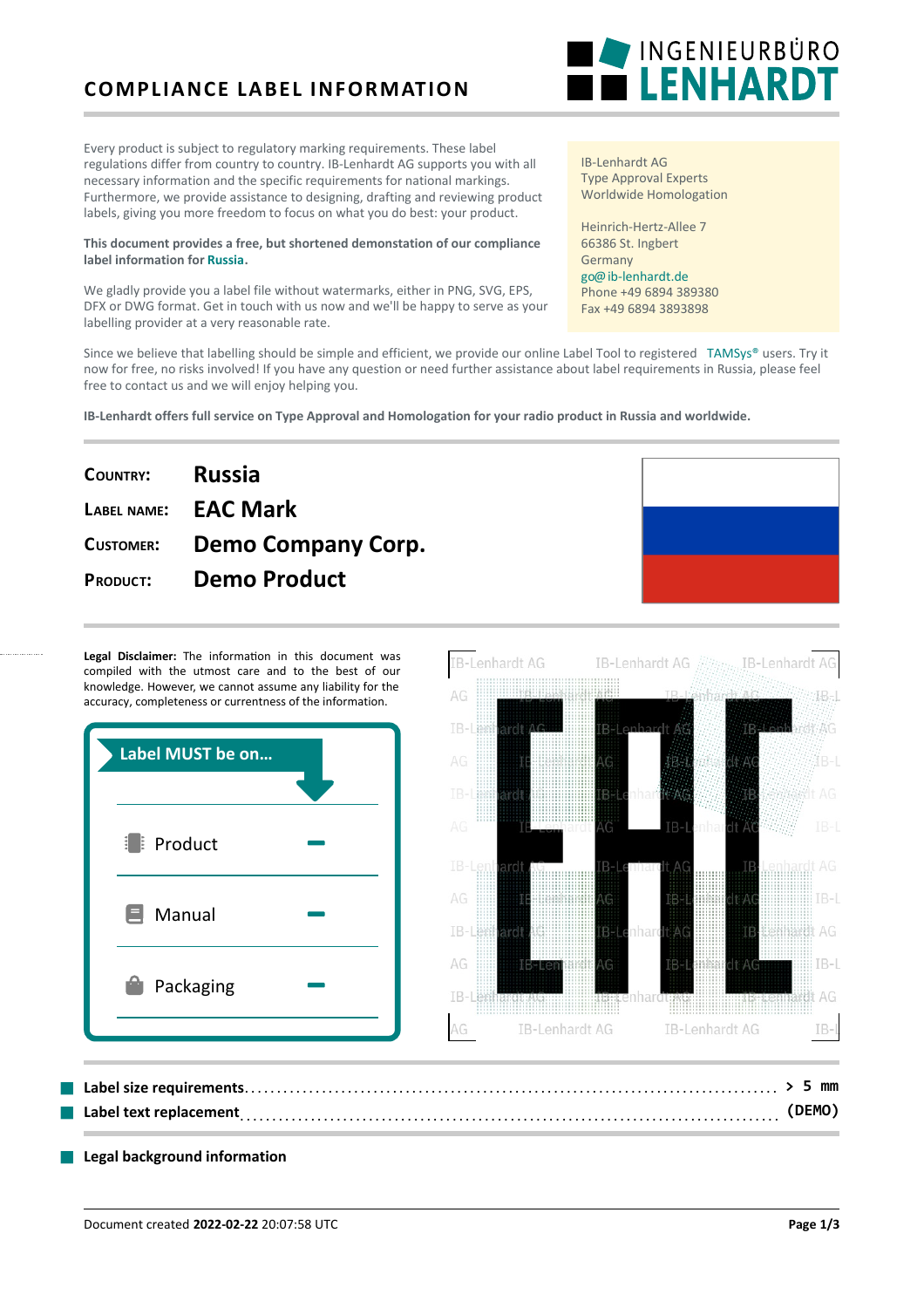

TECHNICAL REGULATIONS CUSTOMS UNION TS TS 020/2011 Electromagnetic compatibility of technical equipment

**DEMO** 

Article 5. Labeling requirements a